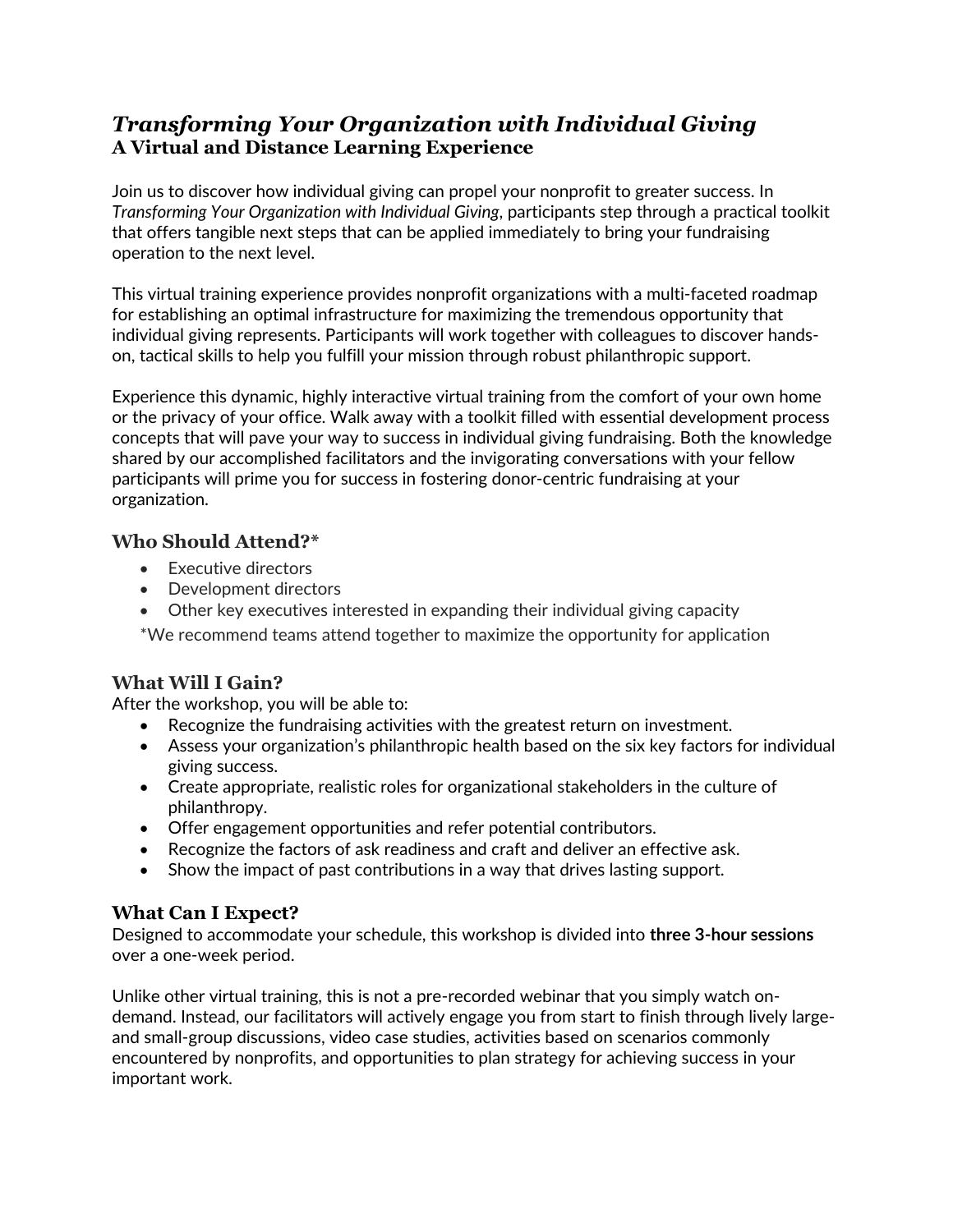Our workshops are best experienced using the most recent Zoom™ app on a strong, consistent internet connection. Because of the interactive nature of the training, please plan to use a headset or earbuds with a microphone and/or speakers and a keyboard.

### **Can I Earn CFRE Points?**

Completion of *Transforming Your Organization with Individual Giving* is applicable for CFRE points. Contact us for more information.

## **What Topics Will Be Covered?**

The workshop syllabus appears below.

#### **Introduction**

An overview of Advancement Resources' history and research, current trends in philanthropy, and a discussion of what's possible through philanthropy and the obstacles that sometimes stand in the way.

#### **The Case for Individual Giving**

A discussion of the pipeline-generating activities that nonprofits use and a tool for better understanding their function in a healthy individual giving strategy.

#### **Key Factors for Individual Giving Success**

An introduction to the six-part Nonprofit Action Plan booklet and the six factors for individual giving success:

- 1. Individual Giving Mindset and Opportunities
- 2. Dedicated Individual Giving Staff
- 3. Data-Driven Prioritization
- 4. Strategic Involvement of Board/Volunteers
- 5. Strategic Approach to Events
- 6. Meaningful Return on Philanthropic Investment

#### **Individual Giving Mindset and Opportunities**

A discussion of perspectives on money and wealth, with real-world application as organizational partners work together to create examples of individual giving opportunities that resonate at various giving levels.

#### **People Dedicated to Individual Giving**

An exploration of keys to creating a culture and appropriate roles for team members. Participants also gain skills in key tactical areas, including assessing ask readiness and making a successful ask.

#### **Data-Driven Prioritization**

A second look at pipeline-generating activities, with a focus on engagement for givers of all levels, including Annual Giving, Sustainer Giving, Mid-level Giving, Major Giving, Principal Giving, Event Giving, Planned Giving, and Volunteerism. Participants also apply tools for organizing their own donor portfolios optimally.

#### **Strategic Involvement of Key Volunteers**

An overview of roles of key volunteers, with tools for helping them perform their roles optimally, including sharing the vision and referring potential donors and volunteers.